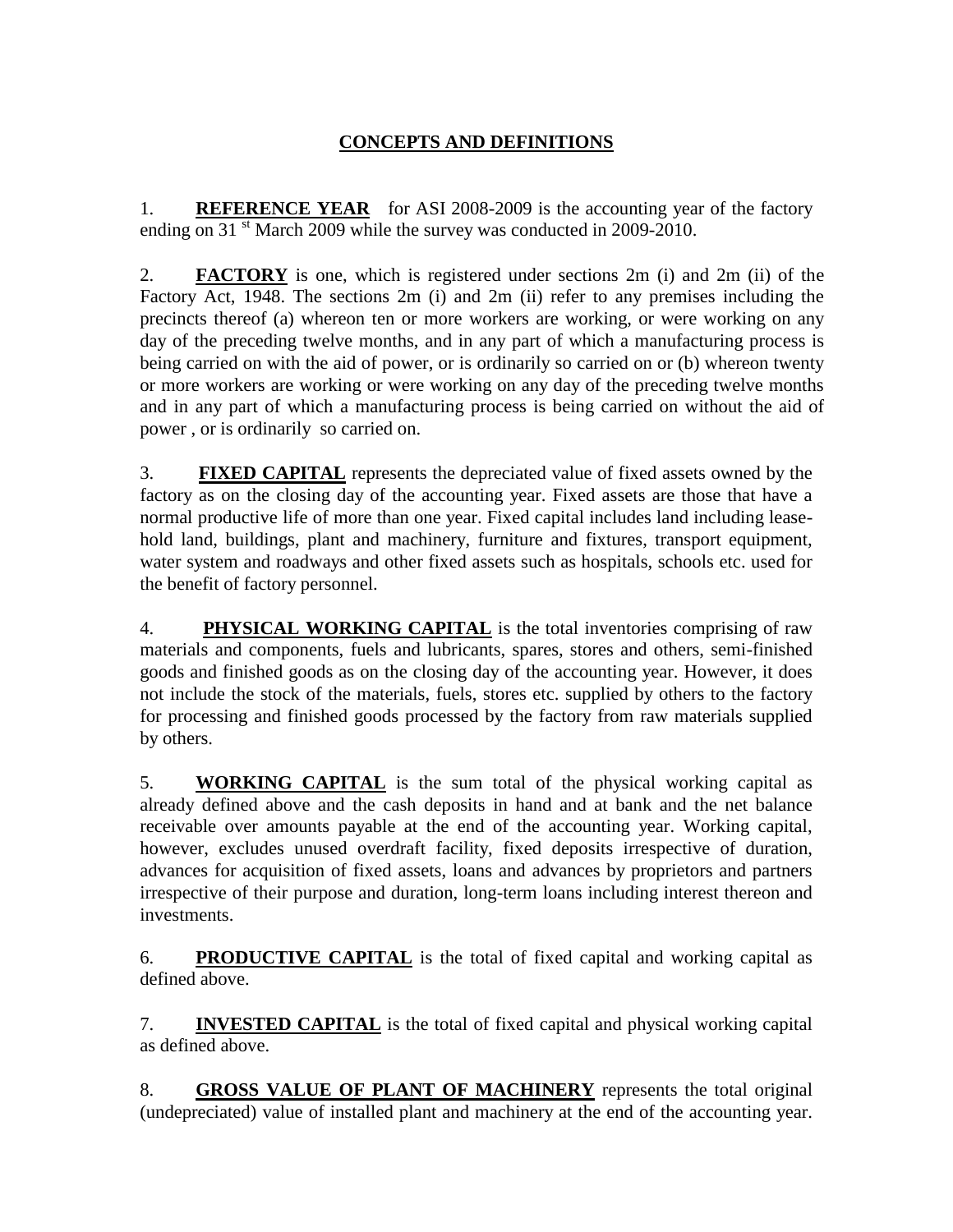It includes the book value of the newly installed plants and machinery and the approximate value of rented in plants and machinery at the time of renting-in but excludes the value of rented-out plants and machinery. Total value of all the plants and machinery acquired on hire - purchase basis is also included.

9. **OUTSTANDING LOANS** represent all loans whether short term or long term, whether interest bearing or not, outstanding according to the books of the factory as on the closing day of the accounting year.

10. **RENT PAID** represents the amount of royalty paid in the nature of rent for the use of the fixed assets in the factory.

11. **INTEREST PAID** includes all interest paid on factory account on loans, whether short term or long term, irrespective of the duration and the nature of agency from which the loan was taken. Interest paid to partners and proprietors on capital or loan are excluded.

12. **RENT RECEIVED** represents the amount of royalty received in the nature of rent for the use of the fixed assets in the factory.

13. **INTEREST RECEIVED** includes all interest received on factory account on loans, whether short term or long term, irrespective of the duration and the nature of agency to which the loan was given. Interest received from partners and proprietors on capital or loan are excluded.

14. **WORKERS** are defined to include all persons employed directly or through any agency whether for wages or not and engaged in any manufacturing process or in cleaning any part of the machinery or premises used for manufacturing process or in any other kind of work incidental to or connected with the manufacturing process or the subject of the manufacturing process. Labour engaged in the repair and maintenance or production of fixed assets for factory's own use or labour employed for generating electricity or producing coal, gas etc. are included.

15. **EMPLOYEES** include all workers defined above and persons receiving wages and holding supervisory or managerial positions engaged in administrative office, store keeping section and welfare section, sales department as also those engaged in purchase of raw materials etc. or purchase of fixed assets for the factory and watch and ward staff.

16. **TOTAL PERSONS ENGAGED** include the employees as defined above and all working proprietors and their family members who are actively engaged in the work of the factory even without any pay and the unpaid members of the co-operative societies who worked in or for the factory in any direct and productive capacity.

 The number of workers or employees is an average number obtained by dividing mandays worked by the number of days the factory had worked during the reference year.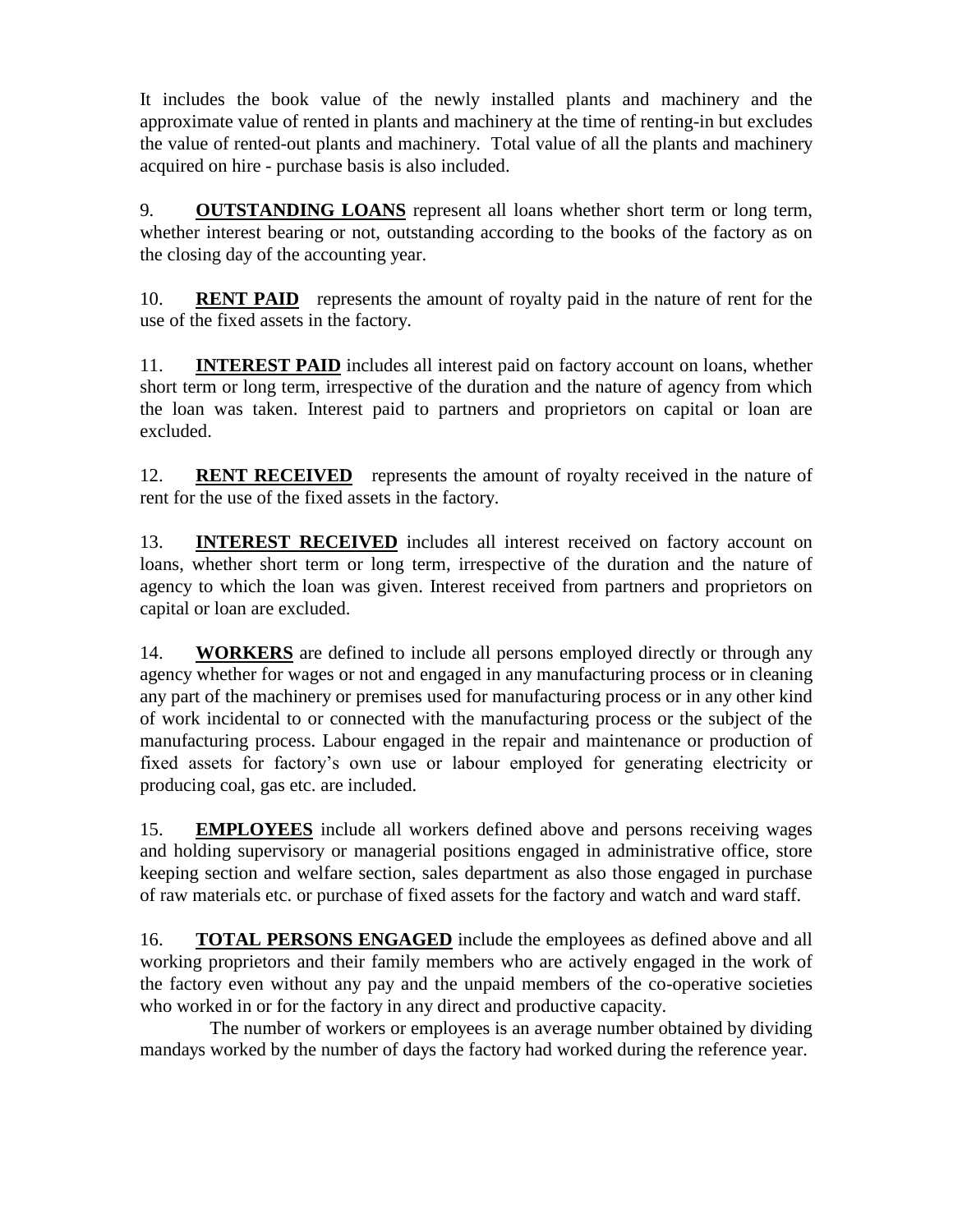17. **MANDAYS** represent the total number of days worked and the number of days paid for during the accounting year .It is obtained by summing-up the number of persons of specified categories attending in each shift over all the shifts worked on all days.

18. **WAGES AND SALARIES** are defined to include all remuneration in monetary terms and also payable more or less regularly in each pay period to workers as compensation for work done during the accounting year. It includes (a) direct wages and salary (i.e., basic wages/salaries, payment of overtime, dearness, compensatory, house rent and other allowances) (b) remuneration for the period not worked (i.e., basic wages, salaries and allowances payable for leave period, paid holiday, lay- off payments and compensation for unemployment, if not paid from sources other than employers) (c) bonus and ex-gratia payment paid both at regular and less frequent intervals (i.e., incentive bonuses, productive bonuses, profit sharing bonuses, festival or year-end bonuses etc.) It excludes lay off payments which are made from trust or other special funds set up exclusively for this purpose i.e., payments not made by the employer. It also excludes imputed value of benefits in kind, employer's contribution to old age benefits and other social security charges, direct expenditure on maternity benefits creches and other group benefits Travelling and other expenditure incurred for business purposes and reimbursed by the employer are excluded. The wages are expressed in terms of gross value i.e., before deduction for fines, damages, taxes, provident fund, employee's state insurance contribution etc.

19. **CONTRIBUTION TO PROVIDENT FUND AND OTHER FUNDS** includes old age benefits like provident fund pension, gratuity etc. and employers contribution towards other social security charges such as employees state insurance, compensation for work injuries and occupational diseases, provident fund- linked insurance, retrenchment and lay off benefits.

20. **WORKMEN AND STAFF WELFARE EXPENSES** include group benefits like direct expenditure on maternity, creches, canteen facilities, educational, cultural recreational facilities, and grants to trade unions**,** co-operative stores etc. meant for employees.

21. **TOTAL EMOLUMENTS** is defined as the sum of wages and salaries, employers contribution as provident fund and other funds and workmen and staff welfare expenses as defined above.

22. **FUELS CONSUMED** represents total purchase value of all items of fuels such as coal, liquified petroleum gas, petrol, diesel, electricity, lubricants, water etc. consumed by the factory during the accounting year but excluding the items which directly enter into the manufacturing process.

23. **MATERIALS CONSUMED** represents the total delivered value of all items of raw materials, components, chemicals, packing materials and stores which actually enter into the production process of the factory during the accounting year. It also includes the cost of all materials used for the construction of building etc. for the factory's own use .It, however, excludes all intermediate products consumed during the accounting year.